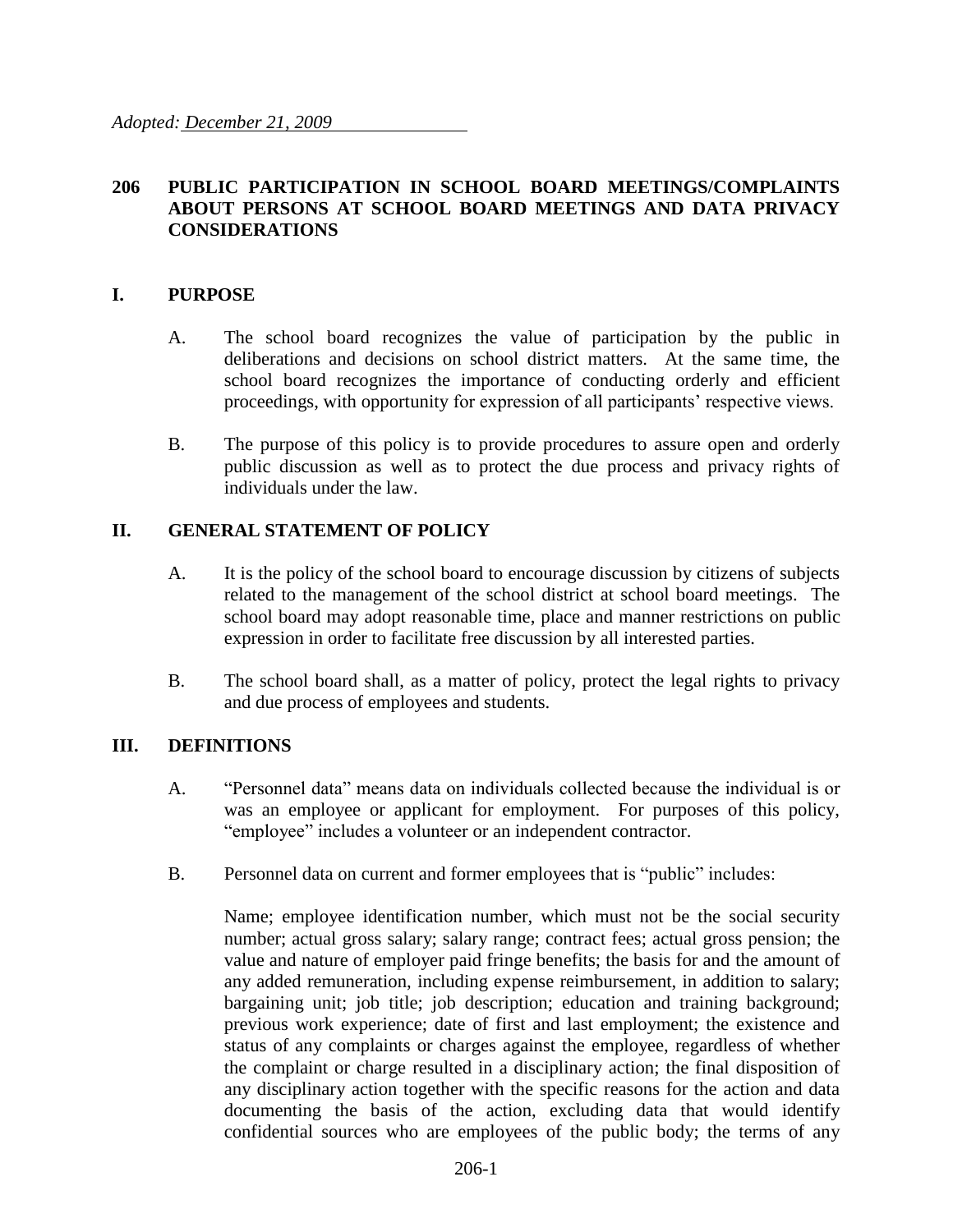agreement settling any dispute arising out of the employment relationship, including a superintendent buyout agreement, except that the agreement must include specific reasons for the agreement if it involves the payment of more than \$10,000 of public money; work location; a work telephone number; badge number; honors and awards received; and payroll time sheets or other comparable data that are only used to account for employee's work time for payroll purposes, except to the extent that release of time sheet data would reveal the employee's reasons for the use of sick or other medical leave or other not public data.

C. Personnel data on current and former applicants for employment that is "public" includes:

Veteran status; relevant test scores; rank on eligible list; job history; education and training; and work availability. Names of applicants shall be private data except when certified as eligible for appointment to a vacancy or when applicants are considered by the appointing authority to be finalists for a position in public employment. For purposes of this subdivision, "finalist" means an individual who is selected to be interviewed by the appointing authority prior to selection.

- D. "Educational data" means data maintained by the school district which relates to a student.
- E. "Student" means an individual currently or formerly enrolled or registered in the school district, or applicants for enrollment, or individuals who receive shared time services.
- F. Data about applicants for appointments to a public body, including a school board, collected by the school district as a result of the applicant's application for appointment to the public body are private data on individuals, except that the following are public: name; city of residence, except where the appointment has a residency requirement that requires the entire address to be public; education and training; employment history; volunteer work; awards and honors; and prior government service. Once an individual has been appointed to a public body, the following additional items of data are public: residential address and either a telephone number or electronic mail address where the appointee can be reached, or both at the request of the appointee; provided, however, any electronic mail address or telephone number provided by a public body for use by an appointee shall be public. An appointee may use an electronic mail address or telephone number provided by the public body as the designated electronic mail address or telephone number at which the appointee can be reached.

## **IV. RIGHTS TO PRIVACY**

- A. School district employees have a legal right to privacy related to matters which may come before the school board, including, but not limited to, the following:
	- 1. right to a private hearing for teachers, pursuant to Minn. Stat. § 122A.40, Subd. 14 (Teachers Discharge Hearing);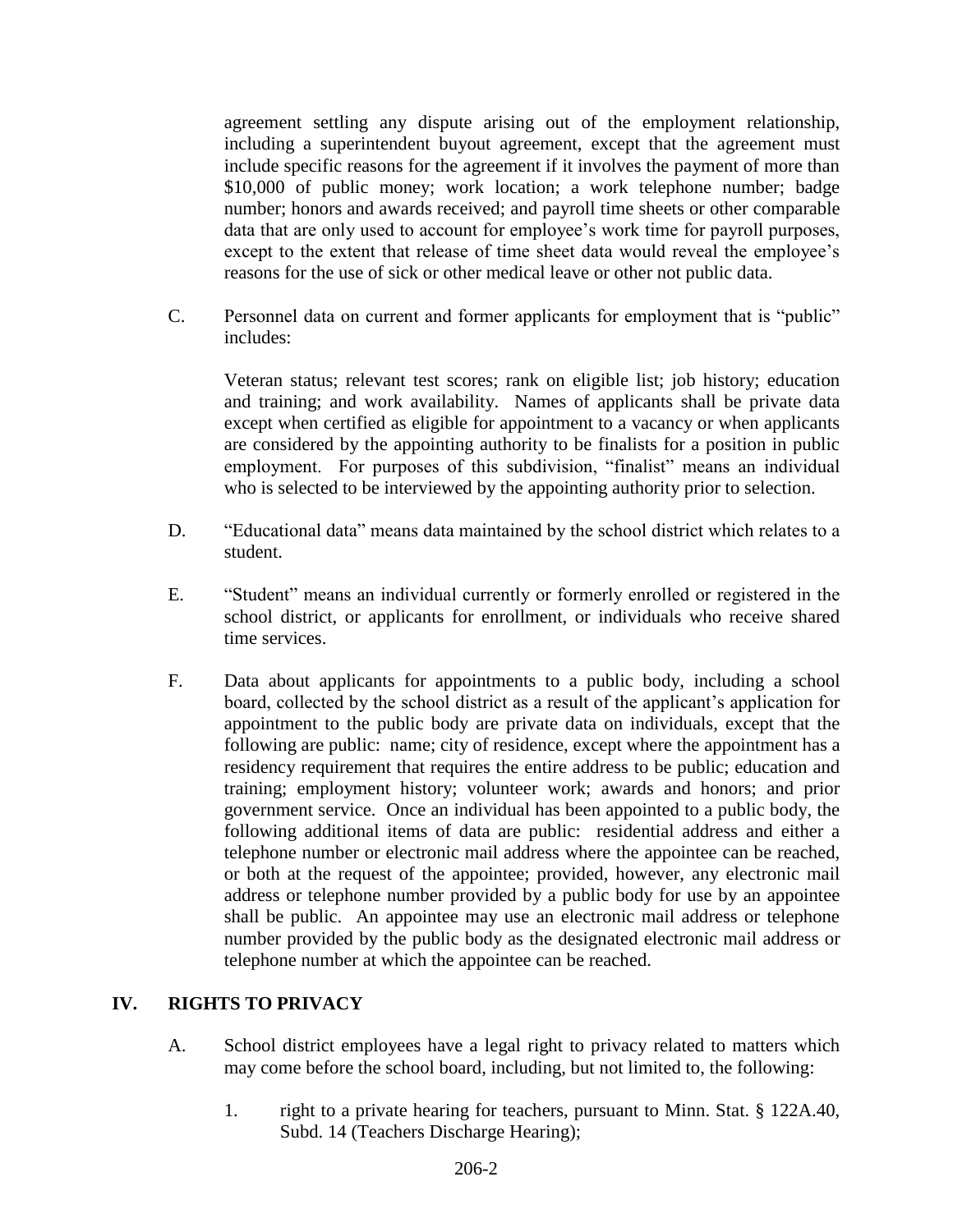- 2. right to privacy of personnel data as provided by Minn. Stat. § 13.43 (Personnel Data);
- 3. right to consideration by the school board of certain data treated as not public as provided in Minn. Stat. § 13D.05 (Not Public Data);
- 4. right to a private hearing for licensed or nonlicensed head varsity coaches to discuss reasons for nonrenewal of a coaching contract pursuant to Minn. Stat. § 122A.33, Subd. 3.
- B. School district students have a legal right to privacy related to matters which may come before the school board, including, but not limited to, the following:
	- 1. right to a private hearing, Minn. Stat. § 121A.47, Subd. 5 (Student Dismissal Hearing);
	- 2. right to privacy of educational data, Minn. Stat. § 13.32 (Educational Data); 20 U.S.C. § 1232g (FERPA);
	- 3. right to privacy of complaints as provided by child abuse reporting and discrimination laws, Minn. Stat. § 626.556 (Reporting of Maltreatment of Minors) and Minn. Stat. Ch. 363A (Minnesota Human Rights Act).

## **V. THE PUBLIC'S OPPORTUNITY TO BE HEARD**

The school board will strive to give all citizens of the school district an opportunity to be heard and to have complaints considered and evaluated, within the limits of the law and this policy and subject to reasonable time, place, and manner restrictions. Among the rights available to the public is the right to access public data as provided by Minn. Stat. § 13.43, Subd. 2 (Public Data).

## **VI. PROCEDURES**

#### A. Agenda Items

- 1. Citizens who wish to have a subject discussed at a public school board meeting are encouraged to notify the superintendent's office in advance of the school board meeting. The citizen should provide his or her name, address, the name of group represented (if any), and the subject to be covered or the issue to be addressed.
- 2. Citizens who wish to address the school board on a particular subject should identify the subject and identify agenda item(s) to which their comments pertain.
- 3. The school board chair will recognize one speaker at a time, and will rule out of order other speakers who are not recognized. Only those speakers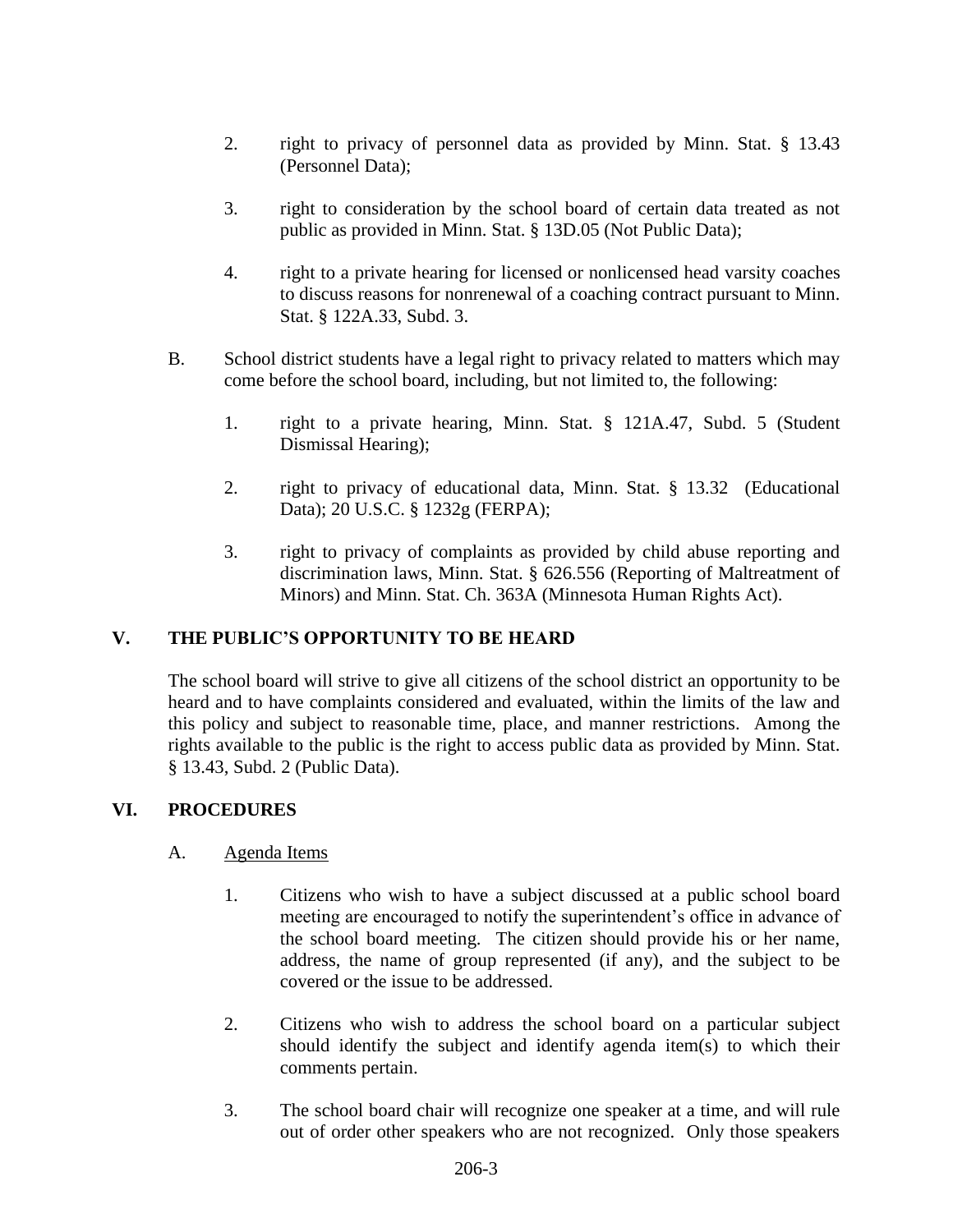recognized by the chair will be allowed to speak. Comments by others are out of order. Individuals who interfere with or interrupt speakers, the school board, or the proceedings may be directed to leave.

- 4. The school board retains the discretion to limit discussion of any agenda item to a reasonable period of time as determined by the school board. If a group or organization wishes to address the school board on a topic, the school board reserves the right to require designation of one or more representatives or spokespersons to speak on behalf of the group or organization.
- 5. Matters proposed for placement on the agenda which may involve data privacy concerns, which may involve preliminary allegations, or which may be potentially libelous or slanderous in nature shall not be considered in public, but shall be processed as determined by the school board in accordance with governing law.
- 6. The school board chair shall promptly rule out of order any discussion by any person, including school board members, that would violate the provisions of state or federal law, this policy or the statutory rights of privacy of an individual.
- 7. Personal attacks by anyone addressing the school board are unacceptable. Persistence in such remarks by an individual shall terminate that person's privilege to address the school board.
- 8. Depending upon the number of persons in attendance seeking to be heard, the school board reserves the right to impose such other limitations and restrictions as necessary in order to provide an orderly, efficient and fair opportunity for those present to be heard.

## B. Complaints

- 1. Routine complaints about a teacher or other employee should first be directed to that teacher or employee or to the employee's immediate supervisor.
- 2. If the complaint is against an employee relating to child abuse, discrimination, racial, religious, or sexual harassment, or other activities involving an intimidating atmosphere, the complaint should be directed to the employee's supervisor or other official as designated in the school district policy governing that kind of complaint. In the absence of a designated person, the matter should be referred to the superintendent.
- 3. Unresolved complaints from Paragraph 1. of this section or problems concerning the school district should be directed to the superintendent's office.